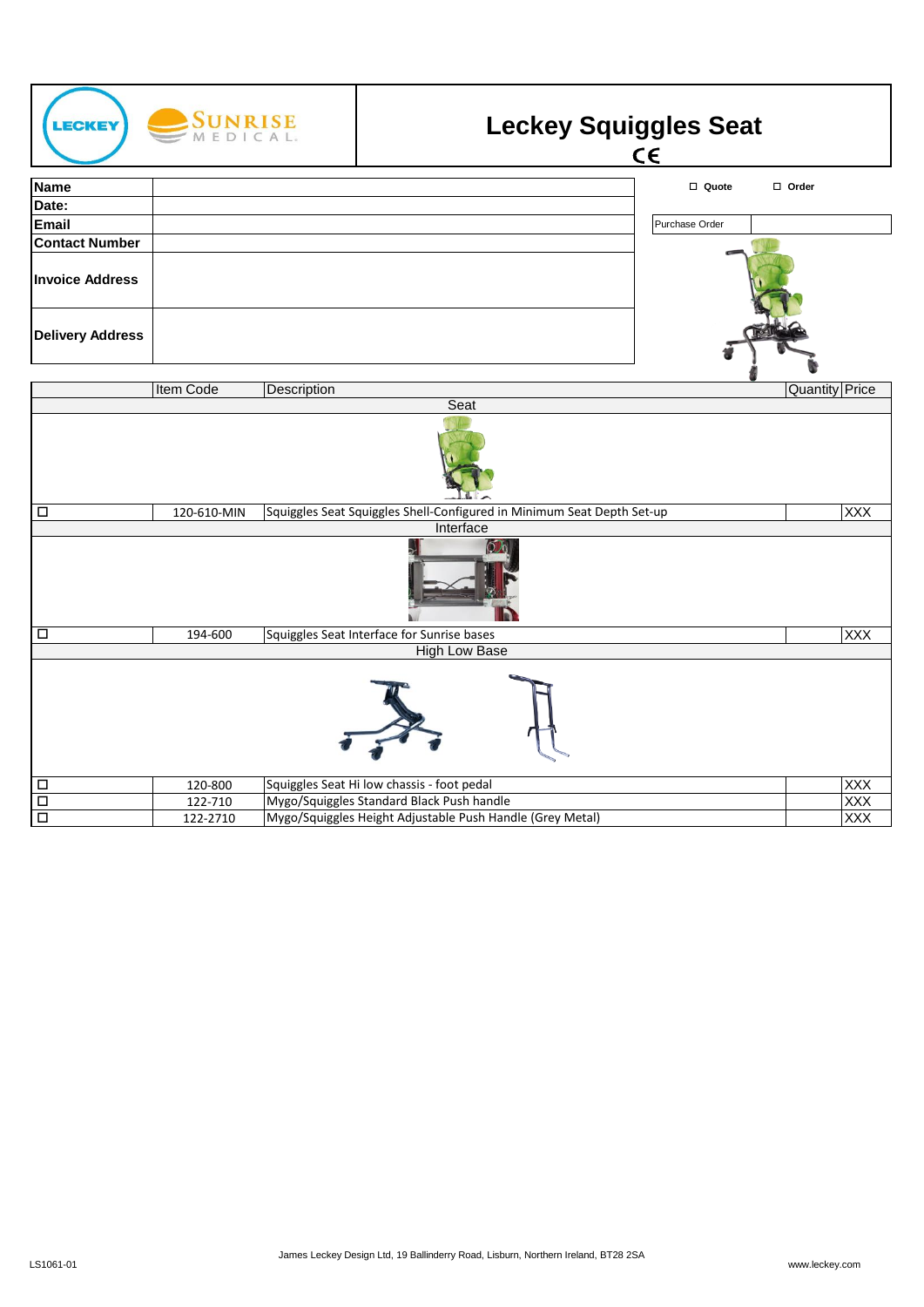|                  |                          | Mygo Base                                                                         |                          |
|------------------|--------------------------|-----------------------------------------------------------------------------------|--------------------------|
|                  |                          |                                                                                   |                          |
|                  |                          | Indoor/Outdoor<br>Indoor                                                          |                          |
| □                | 120-818                  | Interface to Attach Squiggles Seat to Mygo Chassis                                | <b>XXX</b>               |
| $\Box$           | 102-2753-G               | Hi-Low Mygo Grey Indoor Manual Chassis - With Height Adjustable Handle            | <b>XXX</b>               |
| □                | 102-2754-G               | Hi-Low Mygo Grey Indoor Powered Chassis - With Height Adjustable Handle           | XXX                      |
| □                | 102-2766-G               | Hi-Low Mygo Grey Indoor Hydraulic Chassis - With Height Adjustable Handle         | <b>XXX</b>               |
| $\Box$           | 102-2767-G               | Hi-Low Mygo Grey Indoor/Outdoor Manual Chassis - With Height Adjustable Handle    | XXX                      |
| Ξ                | 102-2768-G               | Hi-Low Mygo Grey Indoor/Outdoor Hydraulic Chassis - With Height Adjustable Handle | XXX                      |
| ά                | 102-2769-G               | Hi-Low Mygo Grey Indoor/Outdoor Powered Chassis - With Height Adjustable Handle   | XXX                      |
| □                | 102-2753                 | Hi-Low Mygo Black Indoor Manual Chassis - With Push Handle                        | XXX                      |
| Δ                | 102-2754                 | Hi-Low Mygo Black Indoor Powered Chassis - With Push Handle                       | XXX                      |
| Д                | 102-2766                 | Hi-Low Mygo Black Indoor Hydraulic Chassis - With Push Handle                     | XXX                      |
| □                | 102-2767                 | Hi-Low Mygo Black Indoor/Outdoor Manual Chassis - With Push Handle                | XXX                      |
| $\Box$<br>□      | 102-2768                 | Hi-Low Mygo Black Indoor/Outdoor Hydraulic Chassis - With Push Handle             | XXX<br>XXX               |
|                  | 102-2769                 | Hi-Low Mygo Black Indoor/Outdoor Powered Chassis - With Push Handle<br>Tray       |                          |
|                  |                          |                                                                                   |                          |
|                  |                          | Grab Rail<br>Tray<br>Padded Tray Cover                                            |                          |
|                  |                          |                                                                                   |                          |
| □                | 120-672                  | Squiggles Seat tray                                                               | XXX                      |
| $\Box$           | 120-688                  | Squiggles Seat tray 50 mm extended height                                         | <b>XXX</b>               |
| $\Box$           | 117-769                  | MYGO/Squiggles Grab Rails                                                         | XXX                      |
| □                | 188-1854-05              | Squiggles Black Padded Tray Cover<br>Covers                                       | XXX                      |
|                  |                          |                                                                                   |                          |
| $\Box$           | 120-710-04               | Squiggles Seat covers - pink (Includes femorals seat and backrest)                | <b>XXX</b>               |
| $\Box$           | 120-710-03               | Squiggles Seat covers - blue (Includes femorals seat and backrest)                | <b>XXX</b>               |
| $\Box$           | 120-710-01               | Squiggles Seat covers - green (Includes femorals seat and backrest)               | <b>XXX</b>               |
|                  |                          | <b>Shoulder Support</b>                                                           |                          |
|                  |                          |                                                                                   |                          |
| □                | 120-702                  | Squiggles Seat Shoulder Support Assembly                                          | <b>XXX</b>               |
| $\Box$           | 120-828-04               | Squiggles Seat Pink Shoulder Cushion                                              | <b>XXX</b>               |
| $\Box$<br>$\Box$ | 120-828-03<br>120-828-01 | Squiggles Seat Blue Shoulder Cushion<br>Squiggles Seat Green Shoulder Cushion     | <b>XXX</b><br><b>XXX</b> |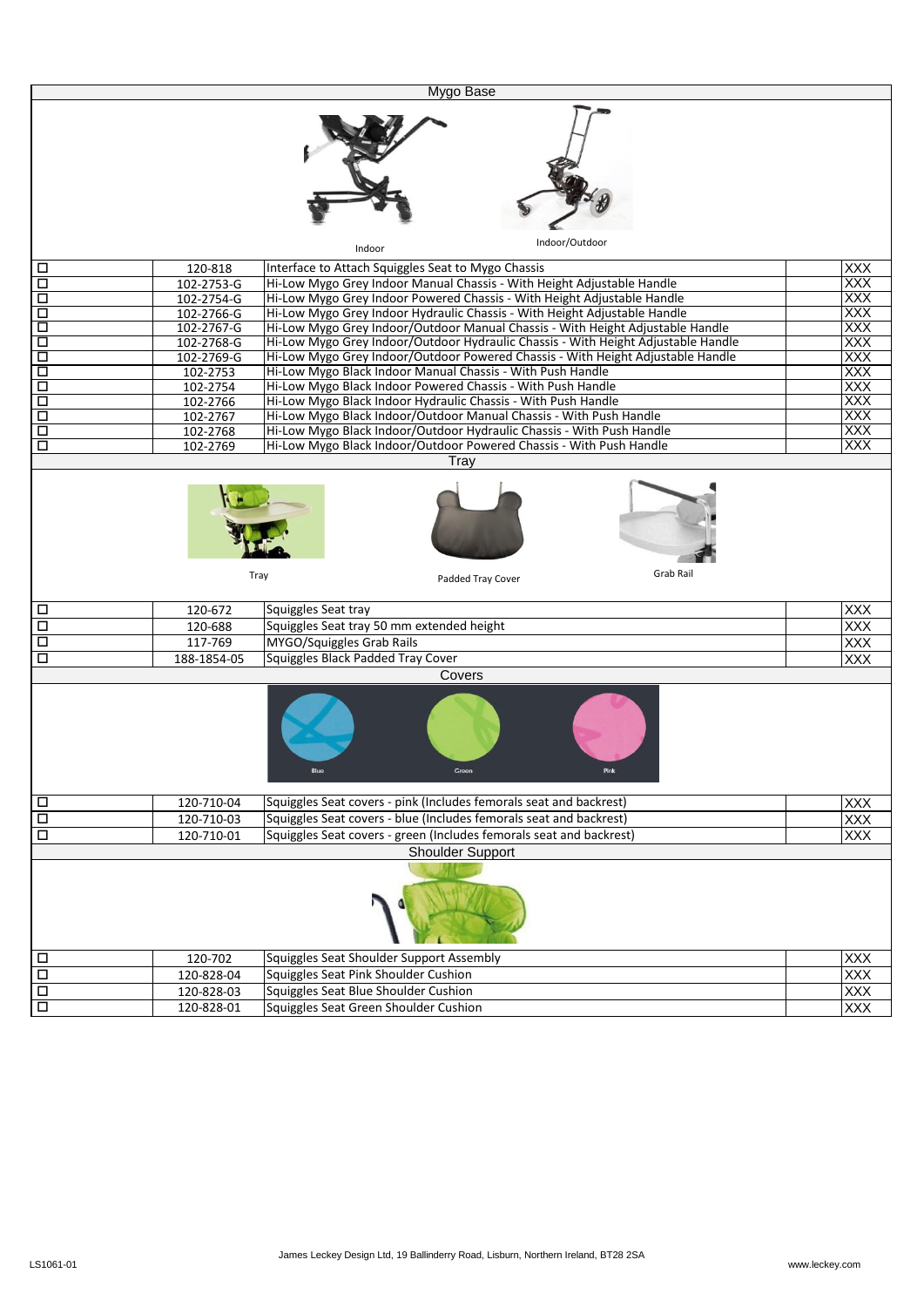|                      |               | Leg Guide                                                                    |                   |
|----------------------|---------------|------------------------------------------------------------------------------|-------------------|
|                      |               |                                                                              |                   |
| $\Box$               | 120-856-04    | Squiggles Seat Leg Guide Pad Assembly - pink                                 | <b>XXX</b>        |
| $\overline{\square}$ | 120-856-03    | Squiggles Seat Leg Guide Pad Assembly - blue                                 | <b>XXX</b>        |
| $\Box$               | 120-856-01    | Squiggles Seat Leg Guide Pad Assembly - green                                | <b>XXX</b>        |
|                      |               | <b>Footrest and Pommel</b>                                                   |                   |
|                      |               |                                                                              |                   |
| $\Box$               | 120-641       | Squiggles Seat pommel                                                        | XXX               |
| $\overline{\square}$ | 120-639       | Squiggles Seat Footrest<br><b>Back Spacer</b>                                | <b>XXX</b>        |
|                      |               |                                                                              |                   |
| $\Box$               | 120-779-04    | Squiggles Seat 1" back spacer pad & flipaway lateral support - Pink          | <b>XXX</b>        |
| $\Box$               | 120-779-03    | Squiggles Seat 1" back spacer pad & flipaway lateral support - Blue          | <b>XXX</b>        |
| $\overline{\square}$ | 120-779-01    | Squiggles Seat 1" back spacer pad & flipaway lateral support - Green         | $\frac{XXX}{XXX}$ |
| Ō                    | 120-777-04    | Squiggles Seat 1" back spacer pad & rigid lateral support - Pink             |                   |
| $\overline{\square}$ | 120-777-03    | Squiggles Seat 1" back spacer pad & rigid lateral support - Blue             | XXX<br>XXX        |
| $\overline{\square}$ | 120-777-01    | Squiggles Seat 1" back spacer pad & rigid lateral support - Green            |                   |
|                      |               | <b>Chest Support</b>                                                         |                   |
|                      |               |                                                                              |                   |
| $\Box$               | 137-808-05    | Oval Chest Harness - Black                                                   | XXX               |
| $\Box$               | 137-808-05VIN | Oval Chest Harness - Black Vinyl                                             | XXX               |
| $\Box$               | 155-N001-L600 | Small Butterfly Harness & attachment straps                                  | XXX               |
| $\Box$               | 155-N001-L601 | Medium Butterfly Harness & attachment straps                                 | $\overline{XXX}$  |
|                      | Sandals       | <b>Foot Support</b><br>Ankle Wraps<br><b>Ankle Huggers</b><br><b>Booties</b> |                   |
|                      |               |                                                                              |                   |
| $\Box$               | 152-1600      | Sandals Size 1                                                               | <b>XXX</b>        |
| $\Box$               | 150-1852      | <b>Extra Small Booties</b>                                                   | XXX               |
| $\Box$               | AH01          | Ankle Huggers                                                                | XXX               |
| $\overline{\square}$ | 173-2305      | Small Ankle Wraps (use with sandals)                                         | XXX               |
| $\overline{\square}$ | 120-816       | 1Inch Footplate Raiser for Single Footplate                                  | <b>XXX</b>        |
|                      |               | <b>Head Support</b>                                                          |                   |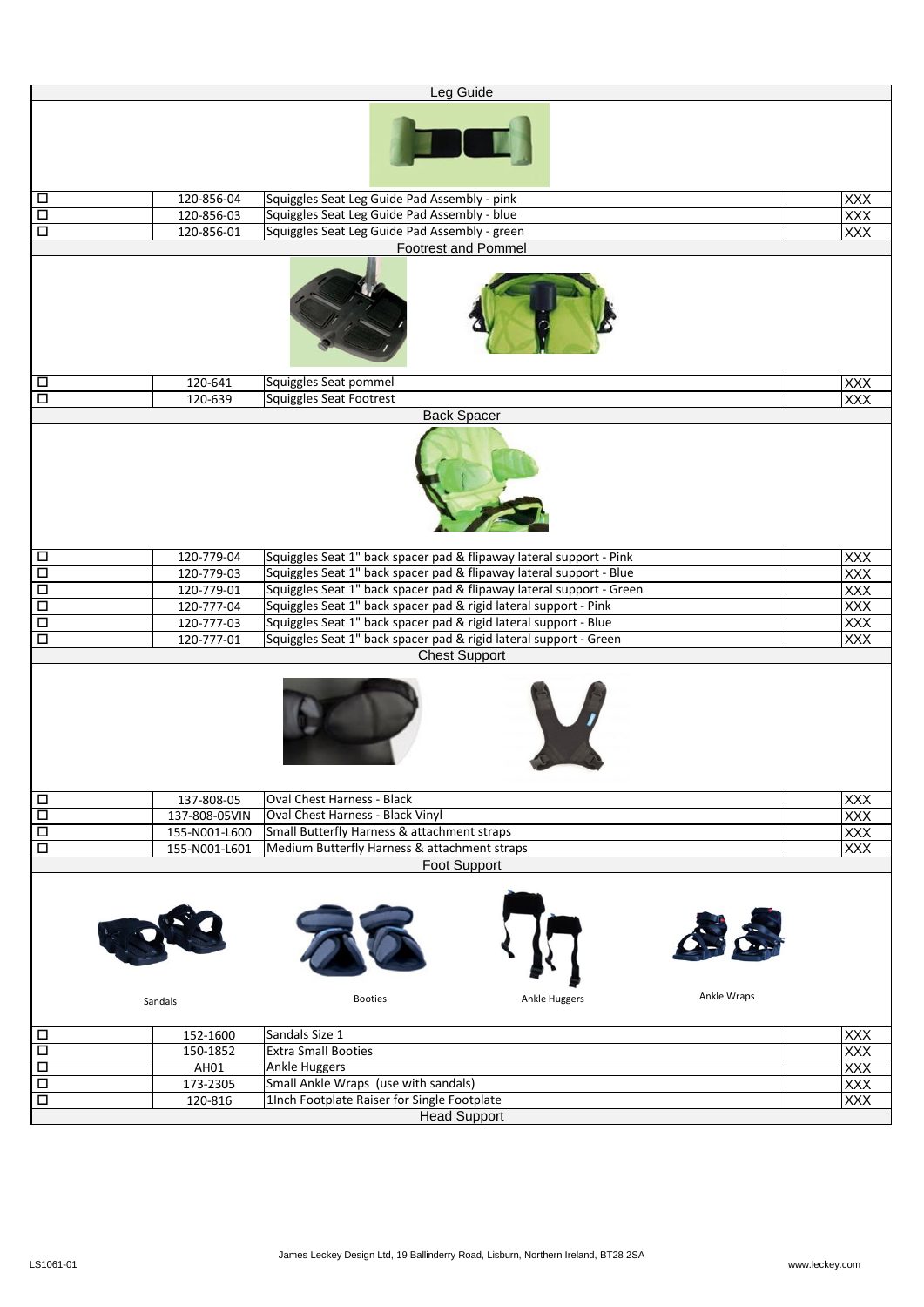|                      | Contoured             | <b>Contoured Occipital</b>                       | Flat                                    | Laterals (for use with flat) |  |  |
|----------------------|-----------------------|--------------------------------------------------|-----------------------------------------|------------------------------|--|--|
| □                    | 137-699-05            | Contoured headrest Assembly and Cushion          |                                         | <b>XXX</b>                   |  |  |
| □                    | 137-699-05VIN         | Contoured headrest Assembly and Cushion - Vinyl  |                                         | <b>XXX</b>                   |  |  |
| □                    | 117-699-05            | <b>Contoured Occipital Headrest</b>              |                                         | <b>XXX</b>                   |  |  |
| О                    | 117-699-05VIN         | Contoured Occipital Headrest - Vinyl             |                                         | <b>XXX</b>                   |  |  |
| $\overline{\square}$ | 117-851-05            | Flat Headrest Assembly and Cushion               |                                         | XXX                          |  |  |
| □                    | 117-851-05VIN         | Flat Headrest Assembly and Cushion - Vinyl       |                                         | $\overline{XXX}$             |  |  |
| □                    | 120-893-05            | Flat Headrest Laterals with covers               |                                         | XXX                          |  |  |
| □                    | 120-893-05VIN         | Flat Headrest Laterals with covers Vinyl         |                                         | <b>XXX</b>                   |  |  |
|                      |                       | Pelvic Support                                   |                                         |                              |  |  |
|                      |                       |                                                  |                                         |                              |  |  |
|                      |                       | Pelvic Harness                                   | Pelvic Spacer                           |                              |  |  |
| □                    | 120-844-03            | Squiggles pelvic harness small - blue            |                                         | <b>XXX</b>                   |  |  |
| □                    | 120-844-01            | Squiggles pelvic harness small - green           |                                         | <b>XXX</b>                   |  |  |
| □                    | 120-844-04            | Squiggles pelvic harness small - pink            |                                         | XXX                          |  |  |
| О                    |                       |                                                  |                                         |                              |  |  |
|                      | 117-848-03            | Squiggles pelvic harness medium - blue           |                                         | XXX                          |  |  |
| $\overline{\square}$ | 117-848-01            | Squiggles pelvic harness medium - green          |                                         | XXX                          |  |  |
| □                    | 117-848-04            | Squiggles pelvic harness medium - pink           |                                         | XXX                          |  |  |
| О                    | 120-789               | MYGO/Squiggles Pelvic Harness spacer pads (pair) |                                         | <b>XXX</b>                   |  |  |
|                      |                       | Laterals                                         |                                         |                              |  |  |
|                      |                       |                                                  |                                         |                              |  |  |
|                      | <b>Rigid Laterals</b> | Flipaway Laterals                                | Flipaway Laterals with Protraction Pads |                              |  |  |
| □                    | 120-656               | Squiggles Seat rigid lateral support - Hardware  |                                         | <b>XXX</b>                   |  |  |
| □                    | 120-855               | Squiggles Seat flipaway lateral support Hardware |                                         | XXX                          |  |  |
| □                    | 120-838-03            | Squiggles Seat lateral support covers - blue     |                                         | $\overline{XXX}$             |  |  |
| □                    | 120-838-01            | Squiggles Seat lateral support covers - green    |                                         | XXX                          |  |  |

口 | 117-644-05 |Flipaway Laterals with Protraction Pads | |XXX